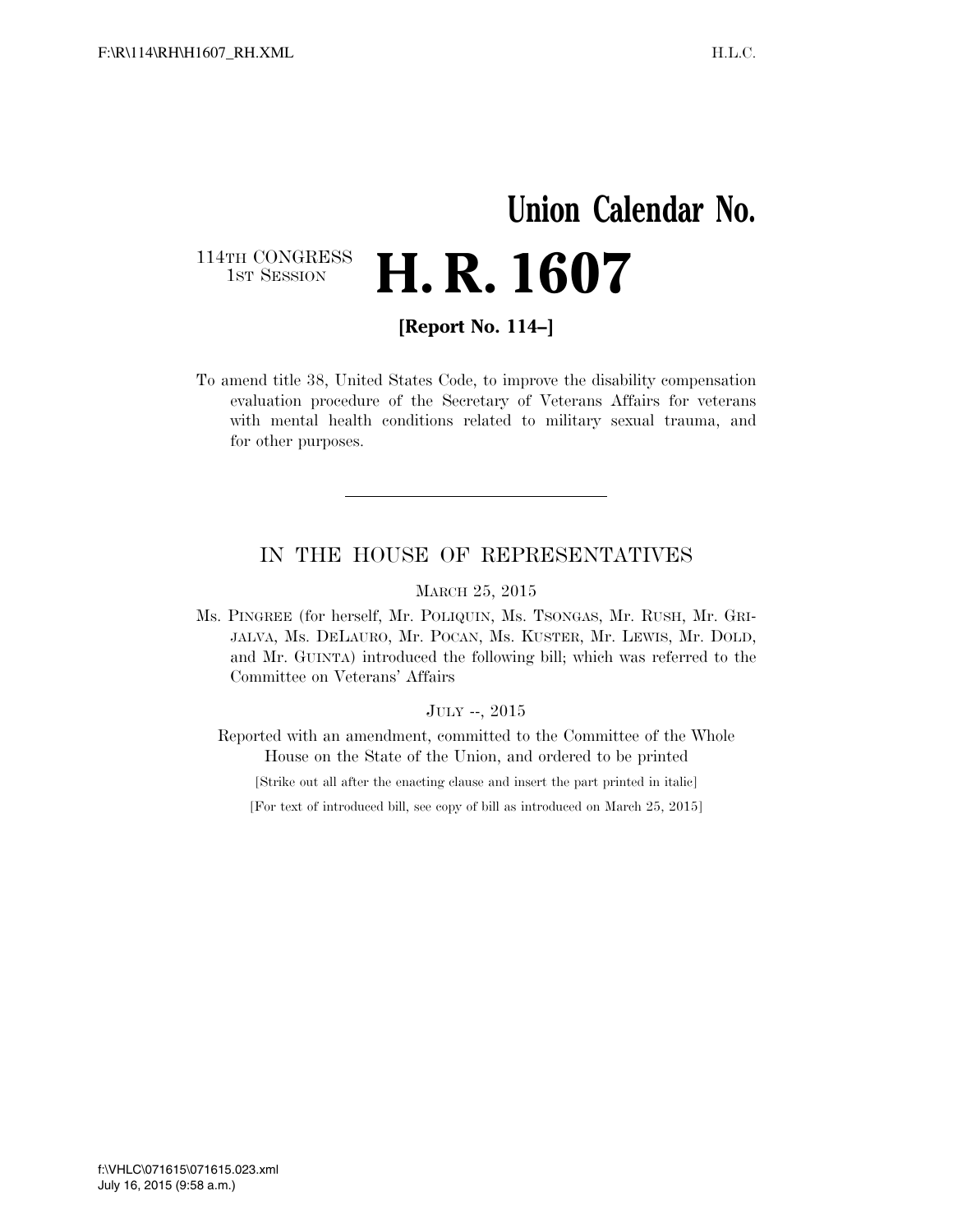## **A BILL**

To amend title 38, United States Code, to improve the disability compensation evaluation procedure of the Secretary of Veterans Affairs for veterans with mental health conditions related to military sexual trauma, and for other purposes.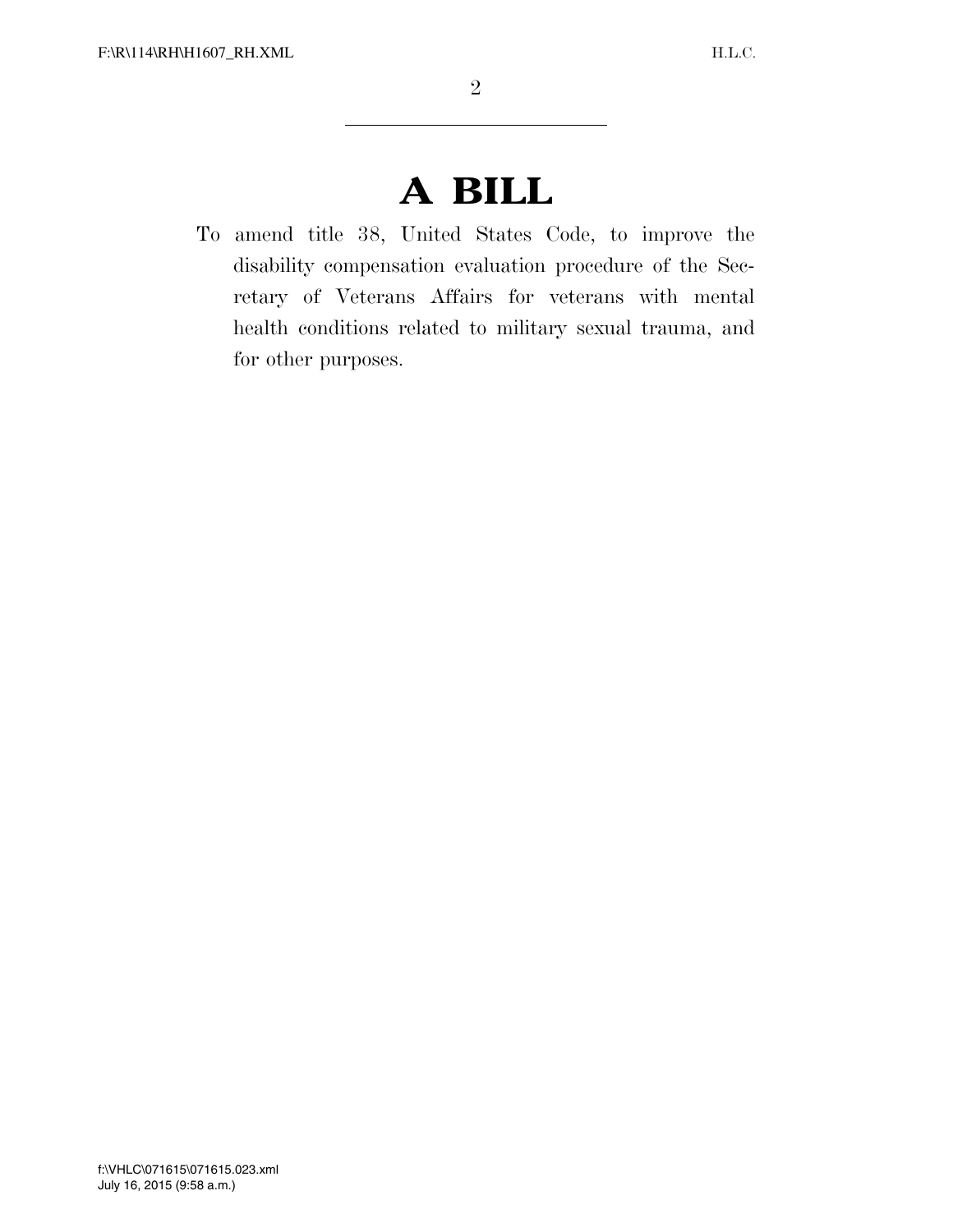| 1  | Be it enacted by the Senate and House of Representa-         |
|----|--------------------------------------------------------------|
| 2  | tives of the United States of America in Congress assembled, |
| 3  | <b>SECTION 1. SHORT TITLE.</b>                               |
| 4  | This Act may be cited as the "Ruth Moore Act of              |
| 5  | $2015"$ .                                                    |
| 6  | <b>SEC. 2. REPORTS ON CLAIMS FOR DISABILITIES INCURRED</b>   |
| 7  | OR AGGRAVATED BY MILITARY SEXUAL TRAU-                       |
| 8  | MA.                                                          |
| 9  | (a) ANNUAL REPORTS.—                                         |
| 10 | $(1)$ IN GENERAL.—Subchapter VI of chapter 11                |
| 11 | of title 38, United States Code, is amended by adding        |
| 12 | at the end the following new section:                        |
| 13 | "§1164. Reports on claims for disabilities incurred or       |
| 14 | aggravated by military sexual trauma                         |
| 15 | "(a) REPORTS.—Not later than December 1, 2015, and           |
| 16 | each year thereafter through 2019, the Secretary shall sub-  |
| 17 | mit to Congress a report on covered claims submitted dur-    |
| 18 | ing the previous fiscal year.                                |
| 19 | "(b) ELEMENTS.—Each report under subsection $(a)$            |
| 20 | shall include the following:                                 |
| 21 | $\lq(1)$ The number of covered claims submitted to           |
| 22 | or considered by the Secretary during the fiscal year        |
| 23 | covered by the report.                                       |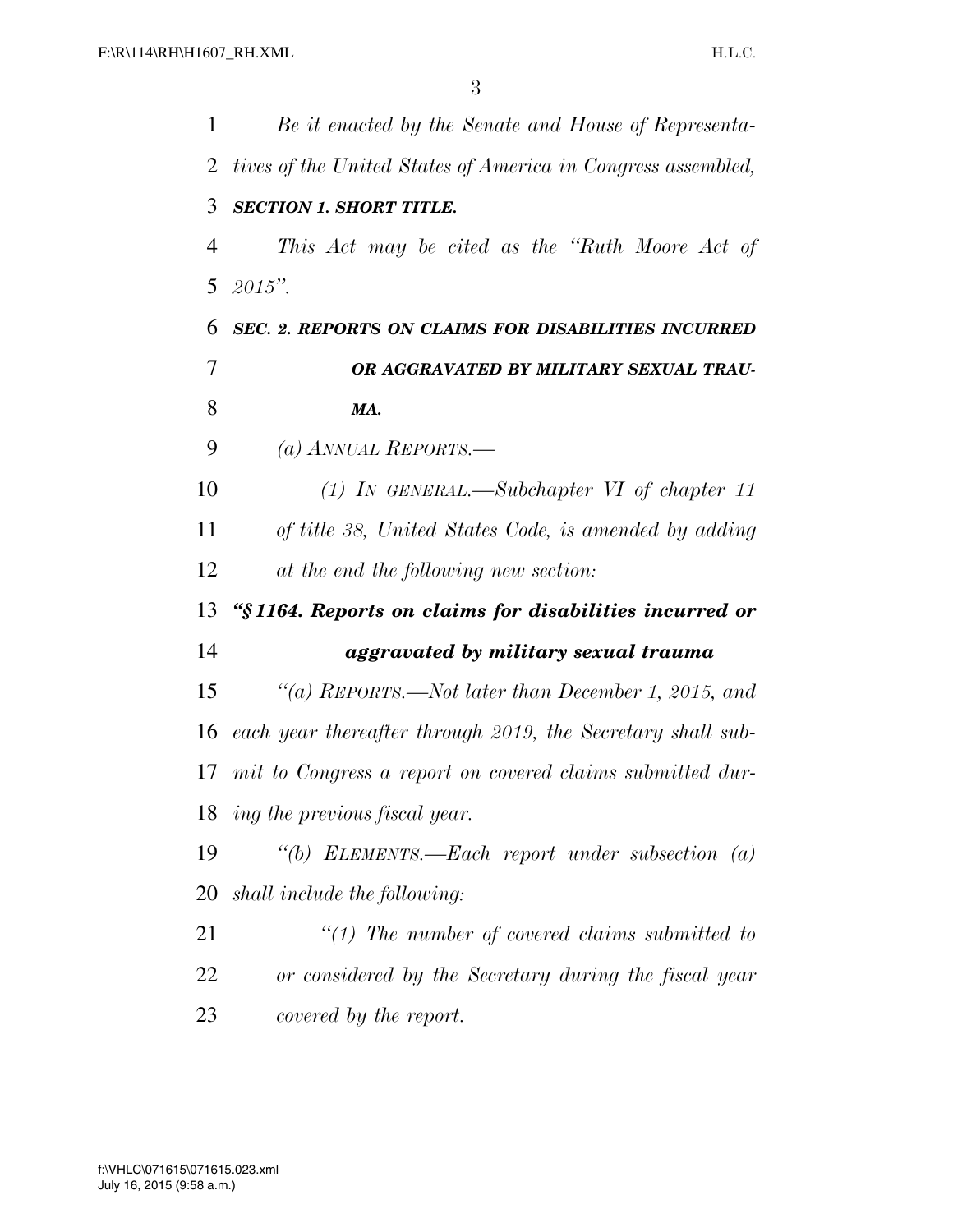| $\mathbf{1}$   | "(2) Of the covered claims listed under para-           |
|----------------|---------------------------------------------------------|
| 2              | graph (1), the number and percentage of such            |
| 3              | $claims$ —                                              |
| $\overline{4}$ | "(A) submitted by each sex;                             |
| 5              | $\lq\lq B$ that were approved, including the            |
| 6              | number and percentage of such approved claims           |
| 7              | submitted by each sex; and                              |
| 8              | $\lq$ (C) that were denied, including the num-          |
| 9              | ber and percentage of such denied claims sub-           |
| 10             | mitted by each sex.                                     |
| 11             | $\lq(3)$ Of the covered claims listed under para-       |
| 12             | graph (1) that were approved, the number and per-       |
| 13             | centage, listed by each sex, of claims assigned to each |
| 14             | <i>rating percentage.</i>                               |
| 15             | $\lq(4)$ Of the covered claims listed under para-       |
| 16             | graph $(1)$ that were denied—                           |
| 17             | $\lq (A)$ the three most common reasons given           |
| 18             | by the Secretary under section $5104(b)(1)$ of this     |
| 19             | title for such denials; and                             |
| 20             | $\lq\lq(B)$ the number of denials that were based       |
| 21             | on the failure of a veteran to report for a med-        |
| 22             | <i>ical</i> examination.                                |
| 23             | "(5) The number of covered claims that, as of the       |
| 24             | end of the fiscal year covered by the report, are pend- |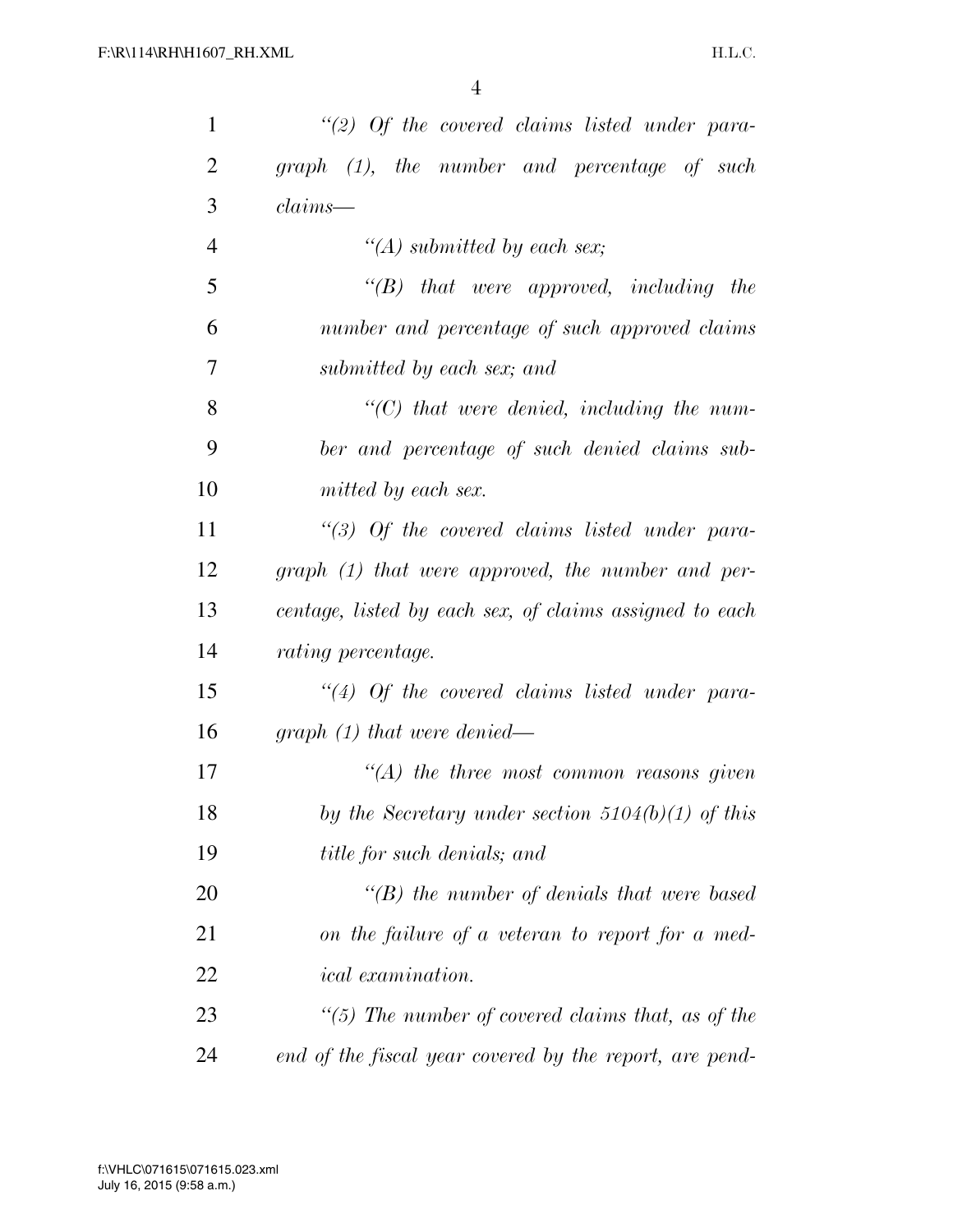| $\mathbf{1}$   | ing and, separately, the number of such claims on ap-      |
|----------------|------------------------------------------------------------|
| $\overline{2}$ | peal.                                                      |
| 3              | $\lq\lq(6)$ For the fiscal year covered by the report, the |
| $\overline{4}$ | average number of days that covered claims take to         |
| 5              | complete beginning on the date on which the claim is       |
| 6              | submitted.                                                 |
| 7              | $\lq(7)$ A description of the training that the Sec-       |
| 8              | retary provides to employees of the Veterans Benefits      |
| 9              | Administration specifically with respect to covered        |
| 10             | claims, including the frequency, length, and content of    |
| 11             | such training.                                             |
| 12             | "(c) DEFINITIONS.—In this section:                         |
| 13             | $\lq(1)$ The term 'covered claims' means claims for        |
| 14             | disability compensation submitted to the Secretary         |
| 15             | based on a covered mental health condition alleged to      |
| 16             | have been incurred or aggravated by military sexual        |
| 17             | trauma.                                                    |
| 18             | $\lq(2)$ The term 'covered mental health condition'        |
| 19             | means post-traumatic stress disorder, anxiety, depres-     |
| 20             | sion, or other mental health diagnosis described in the    |
| 21             | current version of the Diagnostic and Statistical          |
| 22             | Manual of Mental Disorders published by the Amer-          |
| 23             | ican Psychiatric Association that the Secretary deter-     |
| 24             | mines to be related to military sexual trauma.             |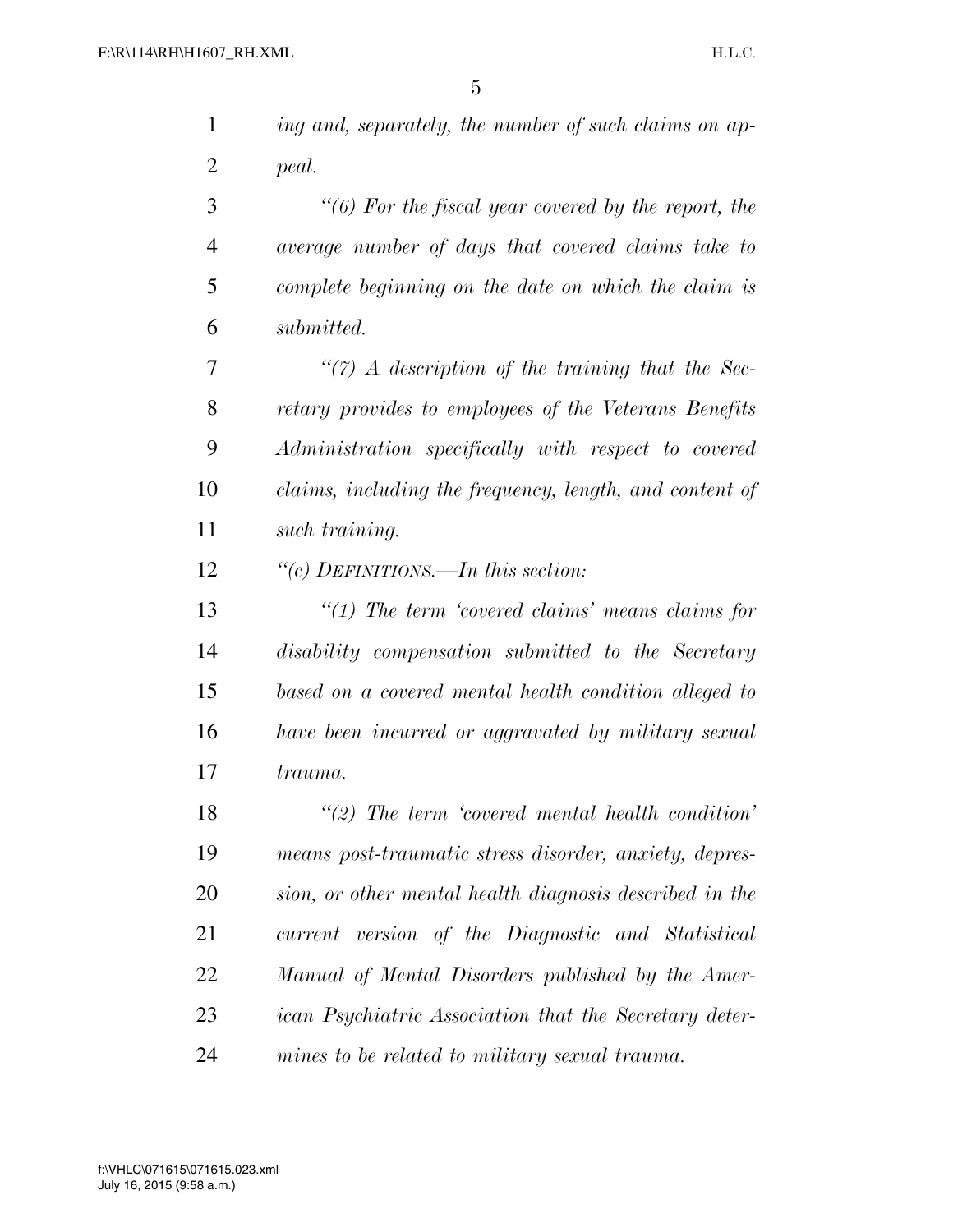| 1              | $\lq(3)$ The term 'military sexual trauma' means,                                                  |
|----------------|----------------------------------------------------------------------------------------------------|
| $\overline{2}$ | with respect to a veteran, psychological trauma,                                                   |
| 3              | which in the judgment of a mental health profes-                                                   |
| $\overline{4}$ | sional, resulted from a physical assault of a sexual                                               |
| 5              | nature, battery of a sexual nature, or sexual harass-                                              |
| 6              | ment which occurred during active military, naval, or                                              |
| 7              | <i>air service.</i> ".                                                                             |
| 8              | (2) CLERICAL AMENDMENT.—The table of sec-                                                          |
| 9              | tions at the beginning of such chapter is amended by                                               |
| 10             | adding at the end the following new item:                                                          |
|                | "1164. Reports on claims for disabilities incurred or aggravated by military sex-<br>ual trauma.". |
| 11             | (3) INITIAL REPORT.—The Secretary of Veterans                                                      |
| 12             | Affairs shall submit to Congress an initial report de-                                             |
| 13             | scribed in section 1164 of title 38, United States                                                 |
| 14             | Code, as added by paragraph $(1)$ , by not later than                                              |
| 15             | 90 days after the date of the enactment of this Act.                                               |
| 16             | Such initial report shall be in addition to the annual                                             |
| 17             | reports required under such section beginning in De-                                               |
| 18             | cember 2015.                                                                                       |
| 19             | (b) SENSE OF CONGRESS.—It is the sense of Congress                                                 |
| 20             | that the Secretary of Veterans Affairs should update and                                           |
| 21             | improve the regulations of the Department of Veterans Af-                                          |
|                | 22 fairs with respect to military sexual trauma by—                                                |
| 23             | $(1)$ ensuring that military sexual trauma is                                                      |
| 24             | specified as an in-service stressor in determining the                                             |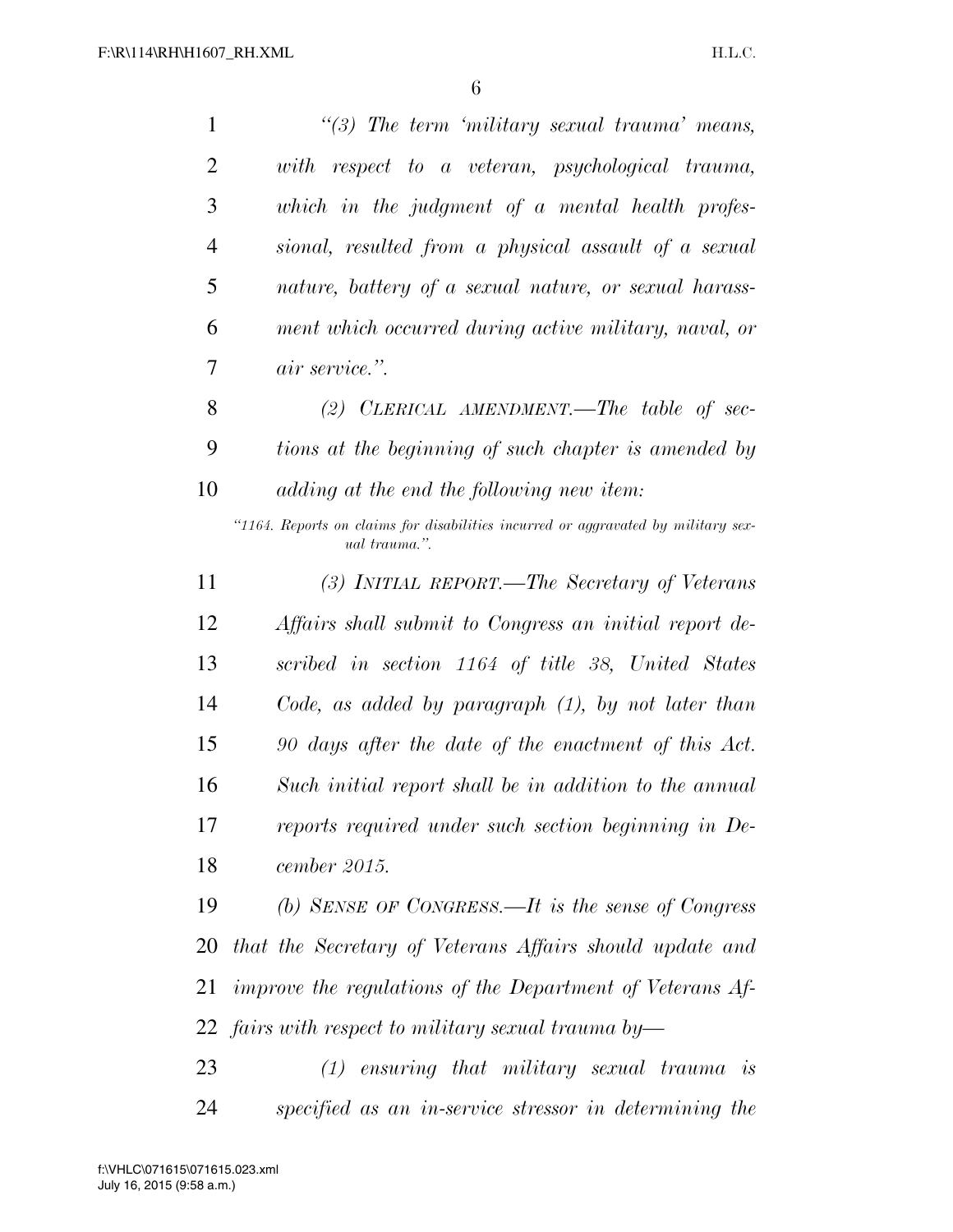*service-connection of post-traumatic stress disorder by including military sexual trauma as a stressor de- scribed in section 3.304(f)(3) of title 38, Code of Fed-eral Regulations; and* 

 *(2) recognizing the full range of physical and mental disabilities (including depression, anxiety, and other disabilities as indicated in the Diagnostic and Statistical Manual of Mental Disorders published by the American Psychiatric Association) that can re-sult from military sexual trauma.* 

 *(c) PROVISION OF INFORMATION.—During the period beginning on the date that is 15 months after the date of the enactment of this Act and ending on the date on which the Secretary updates and improves regulations as de-scribed in subsection (b), the Secretary shall—* 

 *(1) provide to each veteran who has submitted a covered claim or been treated for military sexual trauma at a medical facility of the Department with a copy of the report under subsection (a)(3) or section 1164 of title 38, United States Code, as added by sub- section (a)(1), that has most recently been submitted to Congress;* 

 *(2) provide on a monthly basis to each veteran who has submitted any claim for disability compensa-*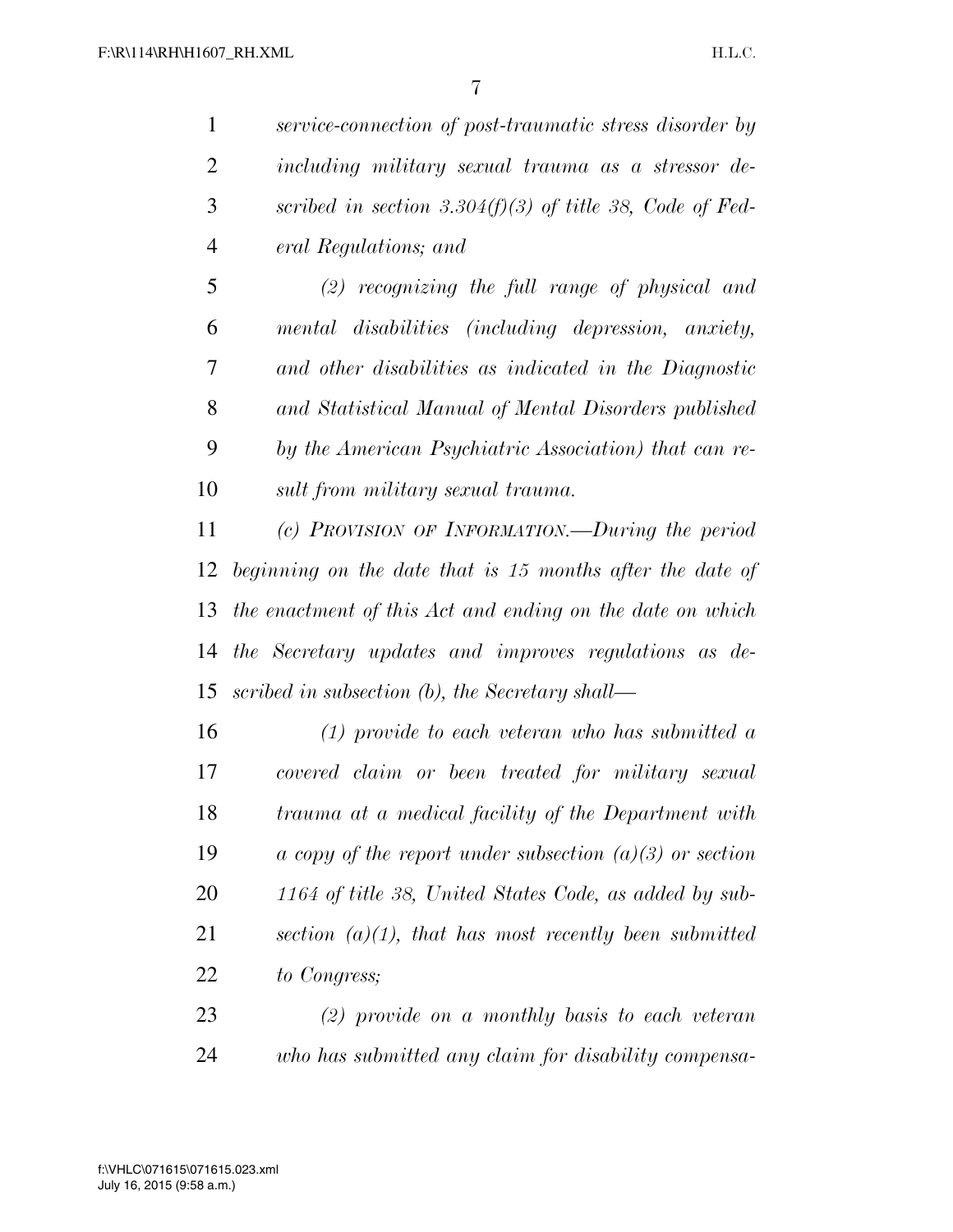| $\mathbf{1}$   | tion or been treated at a medical facility of the De- |
|----------------|-------------------------------------------------------|
| $\overline{c}$ | partment information that includes—                   |
| 3              | $(A)$ the date that the Secretary plans to            |
| $\overline{4}$ | complete such updates and improvements to such        |
| 5              | <i>regulations</i> ;                                  |
| 6              | $(B)$ the number of covered claims that have          |
| 7              | been granted or denied during the month covered       |
| 8              | by such information;                                  |
| 9              | $(C)$ a comparison to such rate of grants and         |
| 10             | denials with the rate for other claims regarding      |
| 11             | post-traumatic stress disorder;                       |
| 12             | $(D)$ the three most common reasons for such          |
| 13             | denials;                                              |
| 14             | $(E)$ the average time for completion of cov-         |
| 15             | ered claims;                                          |
| 16             | $(F)$ the average time for processing covered         |
| 17             | claims at each regional office; and                   |
| 18             | $(G)$ any information the Secretary deter-            |
| 19             | mines relevant with respect to submitting a cov-      |
| 20             | ered claim;                                           |
| 21             | $(3)$ in addition to providing to veterans the in-    |
| 22             | formation described in paragraph (2), the Secretary   |
| 23             | shall make available on a monthly basis such infor-   |
| 24             | mation on a conspicuous location of the Internet      |
| 25             | <i>website of the Department; and</i>                 |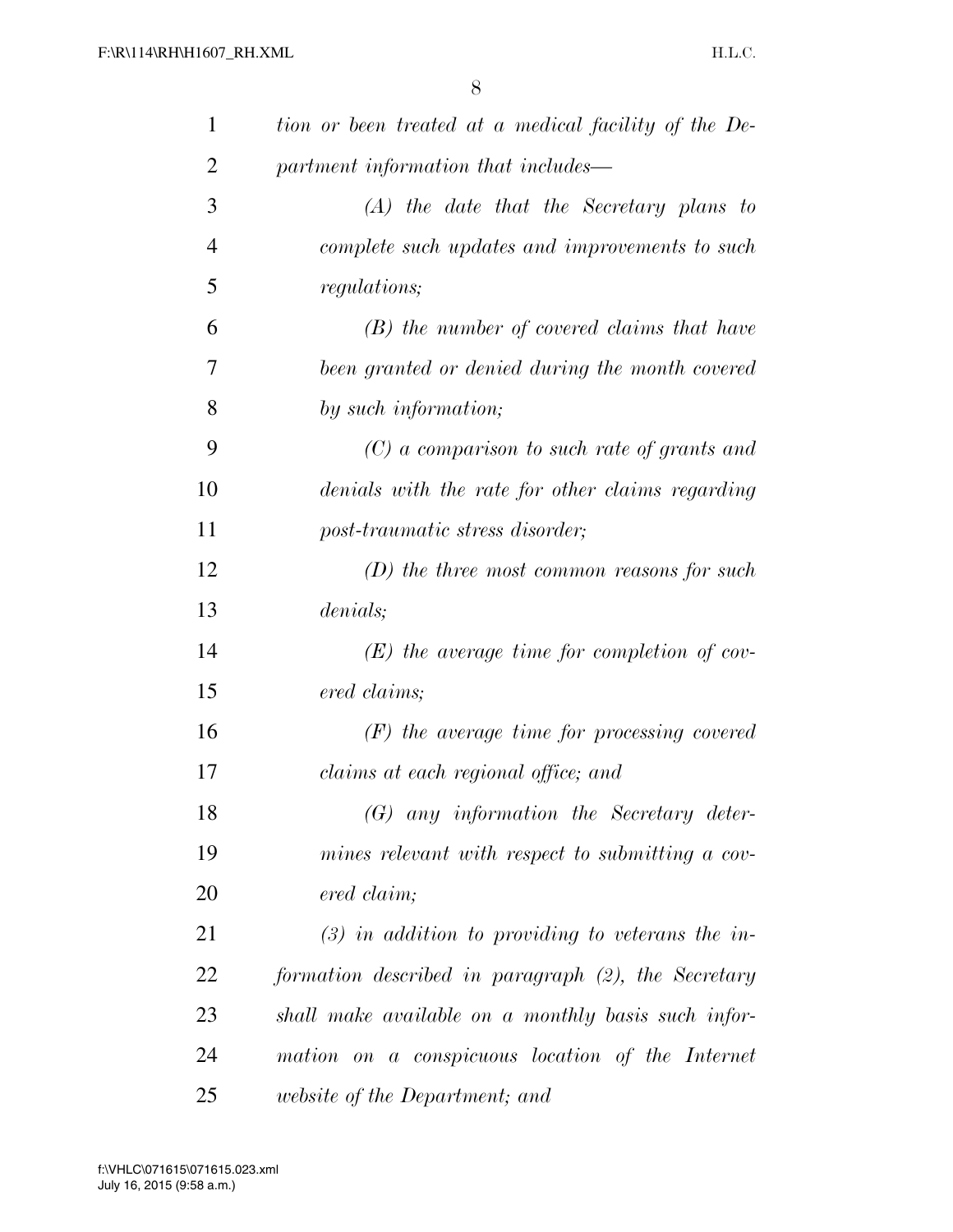| $\mathbf{1}$   | $(4)$ submit to Congress on a monthly basis a re-                 |
|----------------|-------------------------------------------------------------------|
| 2              | port that includes—                                               |
| 3              | $(A)$ a list of all adjudicated covered claims,                   |
| $\overline{4}$ | including ancillary claims, during the month                      |
| 5              | covered by the report;                                            |
| 6              | $(B)$ the outcome with respect to each med-                       |
| 7              | <i>ical condition included in the claim; and</i>                  |
| 8              | $(C)$ the reason given for any denial of such                     |
| 9              | a claim.                                                          |
| 10             | MILITARY SEXUAL TRAUMA DEFINED. In this<br>(d)                    |
| 11             | section:                                                          |
| 12             | $(1)$ The term "covered claim" has the meaning                    |
| 13             | given that term in section $1164(c)(1)$ of title 38,              |
| 14             | United States Code, as added by subsection $(a)(1)$ .             |
| 15             | $(2)$ The term "military sexual trauma" has the                   |
| 16             | meaning given that term in section $1164(c)(3)$ of title          |
| 17             | 38, United States Code, as added by subsection $(a)(1)$ .         |
|                | 18 SEC. 3. LIMITATION ON AWARDS AND BONUSES PAID TO               |
| 19             | SENIOR EXECUTIVE EMPLOYEES OF DEPART-                             |
| 20             | <b>MENT OF VETERANS AFFAIRS.</b>                                  |
| 21             | Section 705 of the Veterans Access, Choice, and Ac-               |
|                | 22 countability Act of 2014 (Public Law 113–146; 38 U.S.C.        |
|                | 23 703 note) is amended by striking the period at the end and     |
|                | 24 inserting the following: ", of which, during fiscal years 2016 |
| 25             | through 2018, not more than an aggregate amount of                |